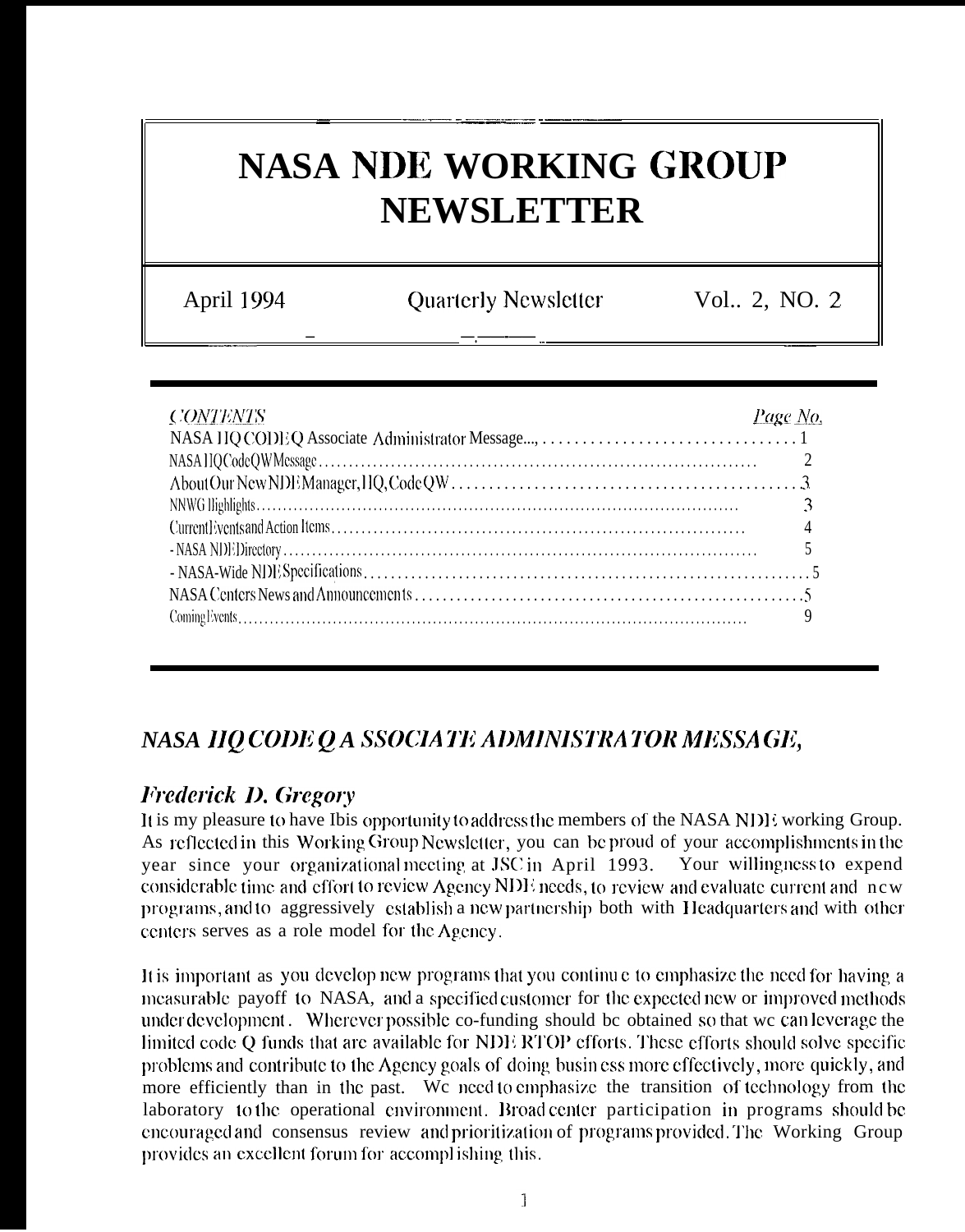1 commend you for your efforts this past year, in making tough decisions and working together to establish new directions for the NDE community necessary for NASA in this era of rapid change. Current development of a rapid optical scanner for orbiter window inspection, the development of an improved Optical] y St imulated 1 dectroi11 mission (0S1 de) probe system for determining bondline contamination on SRM and RSRM components, and the development of  $N(11)$  techniques needed for the certification of silicon nitride ball bearings for the SSME Advanced Turbopump attest to the excellent progress you have made in a short time. My congratulations to all of you for your effective participation in the NASA N])11 Working Group.

Joseph Siedlecki, the new NDE Manager at NASA HQ, Code Q W



# NASA HQ Code QW MESSAGE, J. Siedlecki, 202-.358-020.5

The  $1 \lt 1$  1'01" review process for the 1'01"94-1 is following the original plan with only minor changes in the due dates for various stages of the process. The centers have given their written packages to 1 Icadquarters Code QW in March, followed by the scheduled video teleconferences in late March and early April. The 1 Divisions are in the process of' prioritizing the efforts, with the "70-30" drill being conducted this week. Division RTOP recommendations will subsequently be made and forwarded to the AA by the end of April. In May the interim POP results will be forwarded to the Centers. There is a reclama period for the centers to interact with Headquarters on the POP results. Final decisions on the programs to be funded in the POP call are expected by the week of May 18 to  $22.$ 

This is an appropriate time to reflect as a Working Group on improvements that should be considered for the  $1 < 1$  1'01" process for the next 1'01' Call. You have made an excellent start in this process which will serve as the basis for the future. All members of the Working Group have contributed significantly to this effort, and the Code Q standing, committed has benefitted from these inputs in prioritizing the I<'I'()])s. There are a number of steps that can be taken to improve the process, but it is important to reflect on the progress that was made in this coordinated undertaking.

Some of the areas that 1 would like to scc addressed include life-cycle planning, with decision points throughout the development cycle; clearly identified customers for each program; realistic cost estimates over the life-cycle of the program, estimates which are linked to milestones in program progress; indication of potential funding support from other sources, regardless of source and including furnished work years as appropriate where the contribut ion is in people rather than explicit funding); and some attempt to limit the total number of  $1 < 1'01'$  s submitted to a realistic number given the funding constrains of the total NDE program area.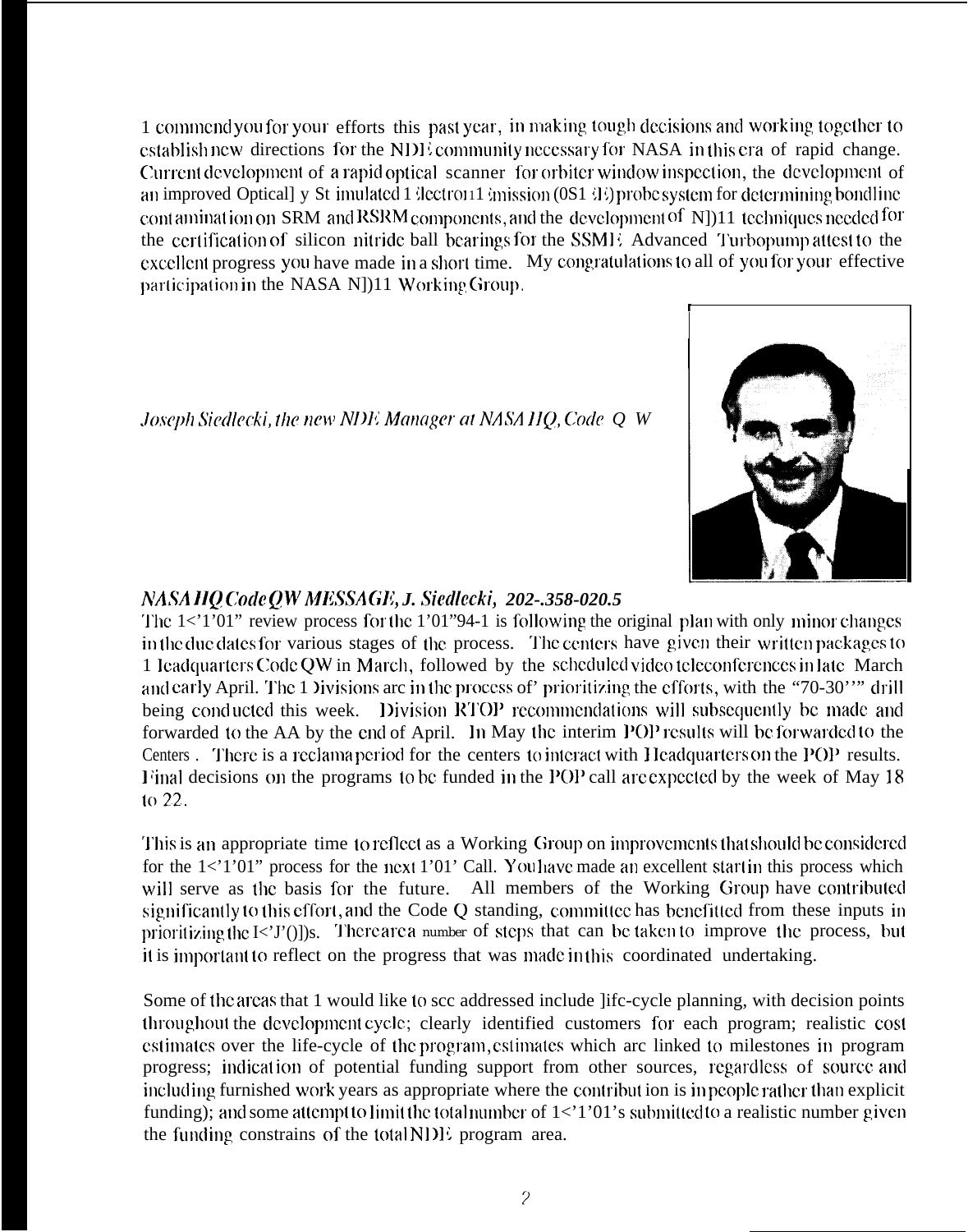The emphasis is on a thorough life-cycle planning and concomitant costing. This includes costing out of follow-cm cfforts for successful RTOP programs to bridge the gap between the original RTOP funding and the transition of support to the "customer" program/project office.

] would encourage the Working Group to start ibis dialogue immediately and 1 solicit your comments.

*A lJOIJT Ol]R NI{WNI)E MANA (XX, IIQ, C'ODl QW (lb. T. I.Jwc1), Vitro CorIj., 202-646-6372)* 1 iffective in late January 1994, Joseph Siedlecki was appointed as the new Headquarters Program Manager for N])];, Metrology and Calibration. 1 lc is located in the new Engineering and Quality Management 1)ivision/Code QW, and can be reached by phone at 202-358-0205, and  $1/\Delta X$  $202-358-2776$ . Joe comes to the Headquarters position from the Reston office where he most recently served as Technical Assistant to the Deputy Manager for 1 ingineering of the Systems 1 inginecring and integration Office. 1 lis major responsibilities in this position involved product review and acccpiancc, tcclmical quality assessment, management planning as well as identification and resolution of key engineering issues involving the Space station Program. Prior to that he was Acting Chief of the Systems Management Branch and Chief of the on-orbit" integration section.

Before joining NASA Joe enjoyed a imp, and fruitful Civil Service career with tbc Department of 1 Defense in the Department of the Navy, starting as a Project Director for Advanced Acoustic Systems. He served for 13 years as the Manager of the Metrology and Calibration Program of the Naval Material Gmmand.

Joe is a graduate of Case Institute of Technology with a BSI iii. Ile is married and lives with his wife in Potomac, Maryland. He is the father of three daughters and has five grandchildren. 1 lis favorite leisure activities 'arc golf and bowling,.

Marie Prebilsky,  $JSC$ . the new NNWG **Chairperson** 



A1A7WG *lIIGlll.KillTS' (R. Ncusclmfer; 20S-544-7.382 cud M. l)rd~ilsk>~, 71.3-483-71.34)*

This will be our final Newsletter input as Chairperson and Vice-(:llairl>crso]l since tbc first year of the NNWG is nearing completion. in accordance with our charter, Ms. Prebilsky will become tbc Chairperson and 1 Yr. Yoseph Bar-Cohen bas been elected Vice-(Illair~lcrsoll. Congratulation Yoseph.

There have been many accomplishments during this past year and we will attempt to summarize. The formation of tbc NN WG was initiated by Mr. Robert Burdine during his term at NASA 1 leadquarters, Code QR, with the assistance of 1  $\pi$ . Ted Lynch of Vitro. A charter was developed and is being processed within NASA Headquarters. 1 lector Delgado, KSC, chaired the code Q Standing Committee,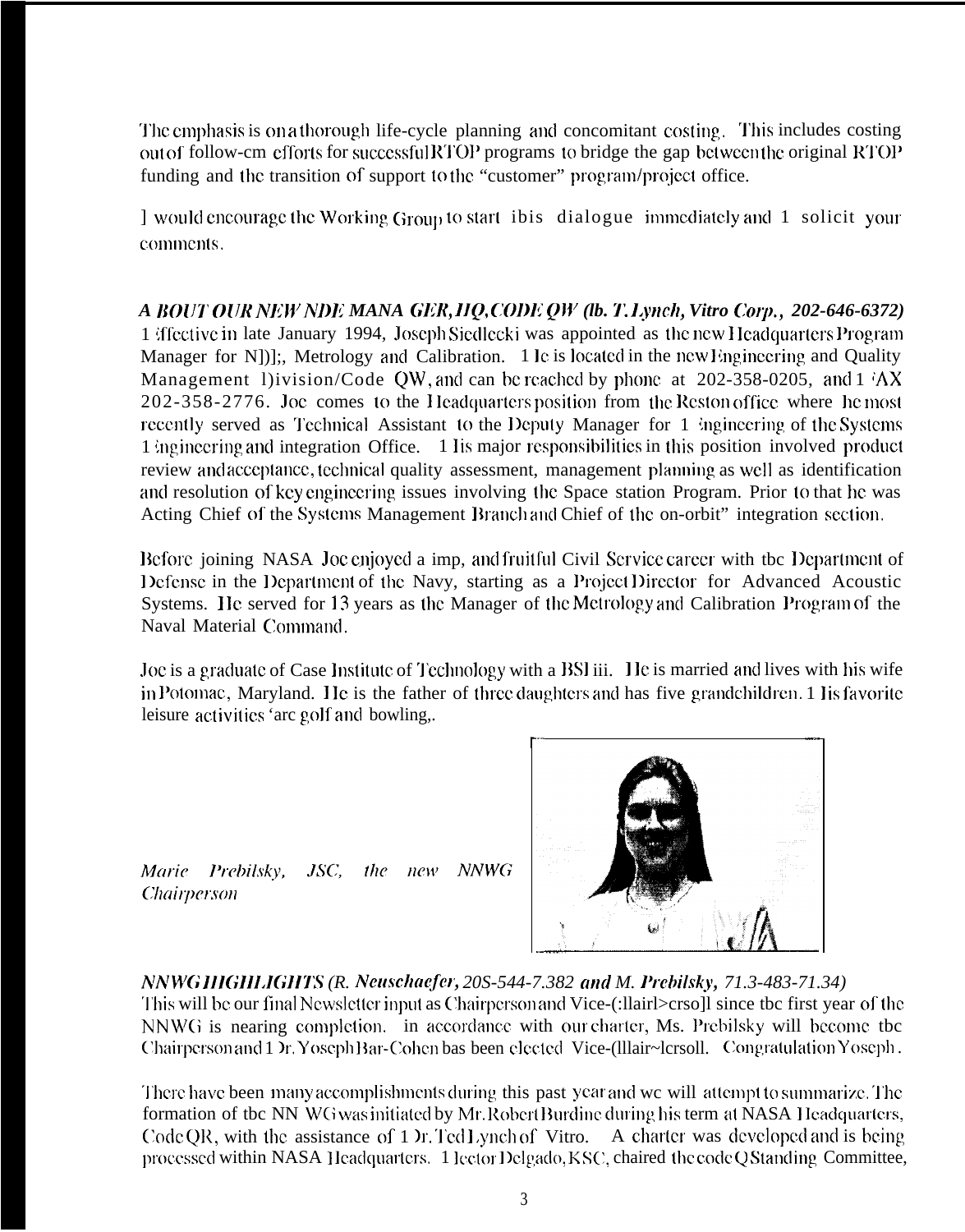which developed a prioritized list of candidate RTOPs for FY95 funding consideration. Dr. Yoseph I ar-Cohen has been 1 kilitor and Publisher of the Newsletter and assisted Mr. Delgado with data management of the 14 '1'01' submission. Richard Russell, KSC, led completion of the Standard Operating Procedures. John Larson, KSC, is completing work on the Directory.

The NN WG contributed to the review of two specifications developed by JPL for the N[1] of composites, One of the principal functions of the NNWG will be to lead to the development of NASA-wide N])] specificat ions and standards. The NN WG agreed to accept the Agency responsibility for review of NDE specifications following a recommendation by the NASA M&P Standards Committee. An NNWG policy for participation of contractors in the group's activities was developed. The NN WG agreed to accept the Strategic Thrust portion of the S&MA Strategic Plan as written by NASA Headquarters.

We have had the good fortune to interface with three enthusiastic and supportive Headquarters interfaces during this past year - Robert Burdine, Norman Schulze and Joseph Siedlecki. This association has been extremely beneficial in the initial development of the NNWG and during the [?Y95RTOP preparation and evaluation.]

The Working Group will be in very able hands with Ms. Prebilsky as the Chairperson and Dr. Bar-Cohen as the Vice-Cllail''Ilclsoll. They have demonstrated great talent and enthusiastic support for this team and I know that great strides will be made during this coming year.

#### **CURRENT EVENTS A ND A CTION ITEMS**

- Recently, it was announced that  $1$  )r. Joe  $1$  leyman has left the N $[1]$  activity since he has changed a position at 1 .aRC. NN WG would like to thank Dr. 1 leyman for his great contributions to the NASA N]  $[1]$  Community both technically and politically. We are wishing him success in his new career.
- The 2nd NASA M&P Standards Meeting was held at JSC from April 5 to 6,1994. The meeting  $\bullet$ was organized by Tim ()'1 Jonnell and 1 Jr. Yoseph Bar-Cohen from JPI, and Dr. Lubert Leger from J SC. The meeting was attended by representative from all NASA centers and representatives of 1 (01), Technical Societies and industry. Several centers specifications were identified for conversion to NASA wide documents and it was decided to work toward the transfer of the documents to technical societies responsibility. Mr. Richard Weinstein from Code OW is the HQ manager for this program.
- The NNWG Code QW Standing Committee received in January thirty one RTOP inputs for FY95 after establishing the review criteria. These criteria, which are based on NASA goals, consist of 30% for project support, 35% for benefit to NASA, 25% risk assessment and 10% for technology transfer. In March two LaRC 1< '1'01' items were also reviewed making the total to  $331 \lt 1$  and  $101$  is the following table lists the 33 1  $\lt 1$  and  $101$  is by priority as decided by the Code QW committee.

|                        |             | <b>FY95 R TOP PRIORITY LIST VOTED BY THE CODE Q STANDING COMMITTEE</b> |
|------------------------|-------------|------------------------------------------------------------------------|
| <b>Priority Center</b> | <b>Name</b> | Title                                                                  |
|                        |             |                                                                        |

| MSFC s. Russell, et al. | Thermographic Methods of Evaluating Fiber Reinforced & Structures |
|-------------------------|-------------------------------------------------------------------|
| - Y. Bar-Cohen-<br>JPL. | Nondestructive Determination of Composites Stiffness Constants    |
| 1.aRC W. Winfiee        | Improved Interpretation of Anomalous Ultrasonic Signals           |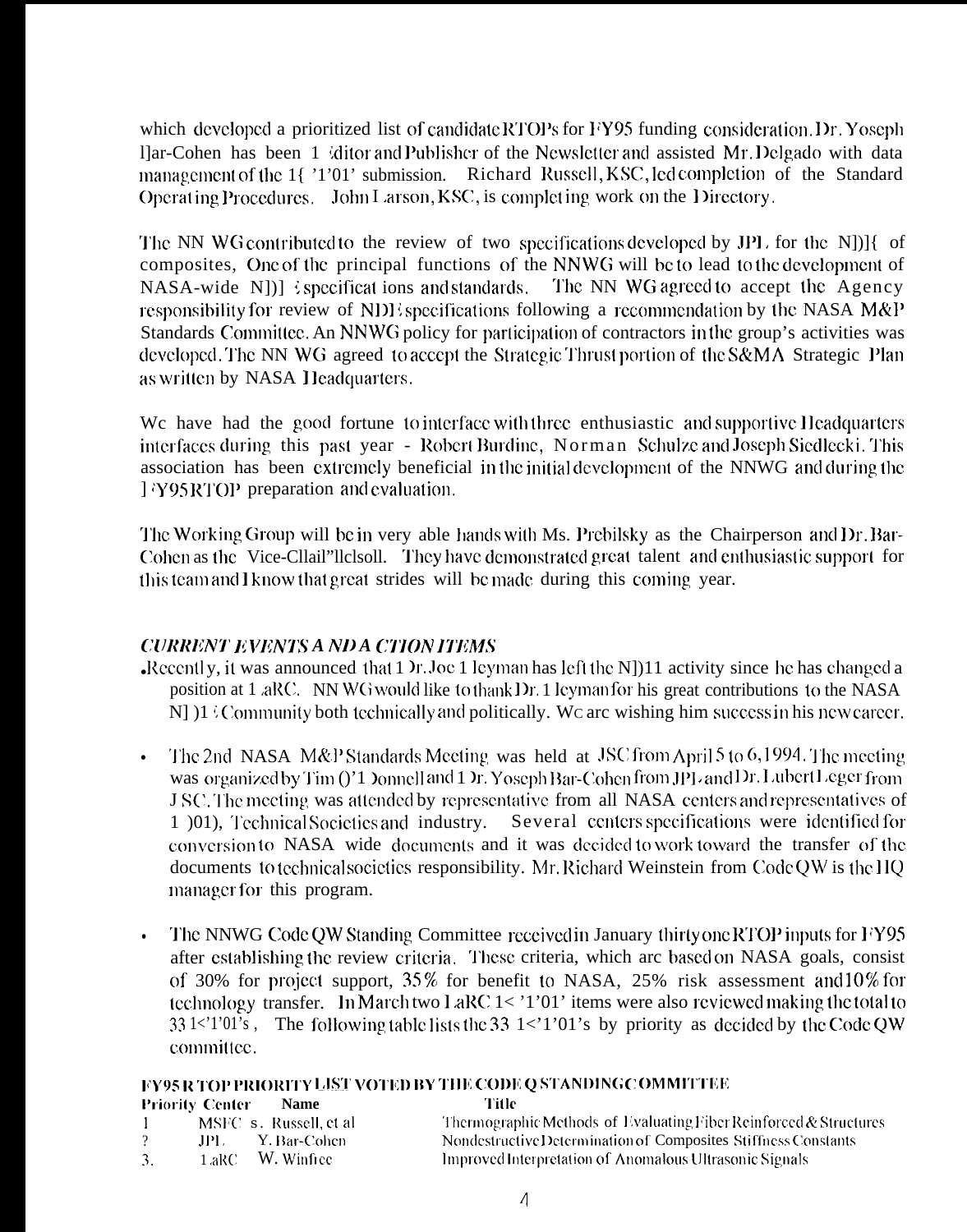| 4              | <b>KSC</b>  | 1). Collins & I 1. Delgado   | Valve 1 Icalth Monitoring and Control                                        |
|----------------|-------------|------------------------------|------------------------------------------------------------------------------|
| 5              | JPL.        | Y. Bar-Cohen                 | Development of NASA NDEPolicyDocuments, Standards and Guidelines             |
| 6              | <b>KSC</b>  | 1). Collins & H. Delgado     | Production Model Orbiter Window Defect Analyzer                              |
| 7              | KSC.        | D. Collins & 11. Delgado     | Wind Tunnel Window Inspector                                                 |
| 8              | KSC.        | I). Collins & 11. Delgado    | Snake ultrasonic Leak Detector                                               |
| 9              | LeRC        | G. Baaklini                  | NDE of Space Station Freedom Fastmast Fiberglass Flex Battens                |
| $I_0$          | LeRC        | I). Roth                     | Development & Teel]. Transfer of Ultrasonic I lomogeneity Characterizer      |
| 11             | LeRC.       | (i. Baaklini                 | Engineering Tomography Standards for 1 .ifting of Composite Components       |
| 1?             | LeRC        | A. Vary                      | Radioactive Gas Penetrant NDE for Advanced Materials                         |
| 13             | JPL.        |                              | N. Marzwell&Y.Bar-Cohen Remote Real-Time 1 Icalth Monitoring of Space Assets |
| 14             | KSC.        | D.Collins & 11. Delgado      | Poi [able 112 Camera Development                                             |
| 15             | KSC.        | I 1. Delgado                 | <b>Bolt Joint NDE</b>                                                        |
| 16             | LaRC        | E. Madaras                   | Subelement ?.: Imaging Elastic Properties                                    |
| 17             | LaRC        | E. Madaras                   | Subelement 3: Using Potable Reverse Geometry X-Ray                           |
| 18             | JPL.        | 1'. Shakottai                | Thin Film Array Acoustic Emission Sensor                                     |
| 19             | <b>ARC</b>  | J. Segreto, et al            | Reliable Assessment of NDE Sizing Techniques in Support                      |
| 20             | KSC.        | D. Collins $& 11$ . Delgado  | SurfaceDefect 1 valuation in Difficult Access 1 ocations                     |
| 21             | <b>KSC</b>  | J. Larson                    | Radiograph Digitization, Enhancement, Archive Transfer System                |
| ??             | KSC.        | D. Collins & H. Delgado      | Corrosion and Damage Scanner for SRB Hardware                                |
| 23             | KSC.        | D. Collins & I L. Delgado    | optical Alignment Tool for Shuttle operation                                 |
| 24             | <b>GSFC</b> | E. J Chern                   | An Advanced Ultrasonic C-Scan for Multiple Medium                            |
| 25             | KSC.        | D. Collins & I I. Delgado    | Dynatube Defects Analyze                                                     |
| 26             | <b>KSC</b>  | D. Collins & 11. Delgado     | Trace Gas Detection Instrumentation Using Mid-IR Lasers                      |
| 27             | KSC.        | I). Collins & 11. Delgado    | RCC Mass 1, oss and Subsurface Flaw Detection                                |
| 28             | KSC.        | D. Collins & Il. Delgado     | Upgrade to the 1 bxternal Tank Alignment and Centering System                |
| ?9             | GSFC        | E. J. Chern                  | A unified NDE Imaging Workstation                                            |
| 3 <sub>0</sub> | KSC.        | D. Collins & I 1. Delgado    | Automated Weld Inspector                                                     |
| 31             | KSC.        | D. Collins & I 1. Delgado    | Mobile Sensor Platform                                                       |
| 32             | KSC.        | D.Collins & 11. Delgado      | Performance Reliability Analysis                                             |
| 33             | KSC         | I). Collins $\&$ 11, Delgado | OMS 1'01) Alignment System                                                   |

- NASA NDE DIRECTORY (J. Larson, 407-867-.?42.?) '1 he 1 Directory data, submit ted by each of the field centers, has been placed in a uniform format and returned to the respective centers for red-line corrections  $\alpha$  updates. Revised inputs are due to KSC by 4-28-94. Final typing, and reproduction of the 1 Directory is expected to be completed by 5-13-94. Six bard copies of the 1 ) irrectory will be mailed to each field center and the 1 ) irrectory content will be available in a MS Word for Windows file.
- NASA-WIDE NDE SPECIFICA TIONS (Dr. Y. Bar-Cohen, 818-354-2610) Materials  $\bullet$ Evaluation has published in its February 1994 issue a compiled list of all the NDE specifications and standards.

#### NASA CENTERS NEWS AND ANNOUNCEMENTS

#### **JPL**(Dr.Y. Bar-Cohen, 818-3.54-2610)

JJNA TECHNICAL SEMINARS - The JPL/Indust ry/Academia (JINA) Seminar series continued and three technical seminars were made at the JPL's Space Materials Science and Engineering Section. This Seminar Series is sponsored by the JPL Technology Affiliates Program and is open to MP&NDE individual from the industry and academia to serve as a forum of communication for technology transfer. In January W. Schober, J]']., reviewed the "Technology Utilization Program at JPI.", In 1 'ebruary Dr. S. Song, Rohr, reviewed "Intelligent Processing of Composite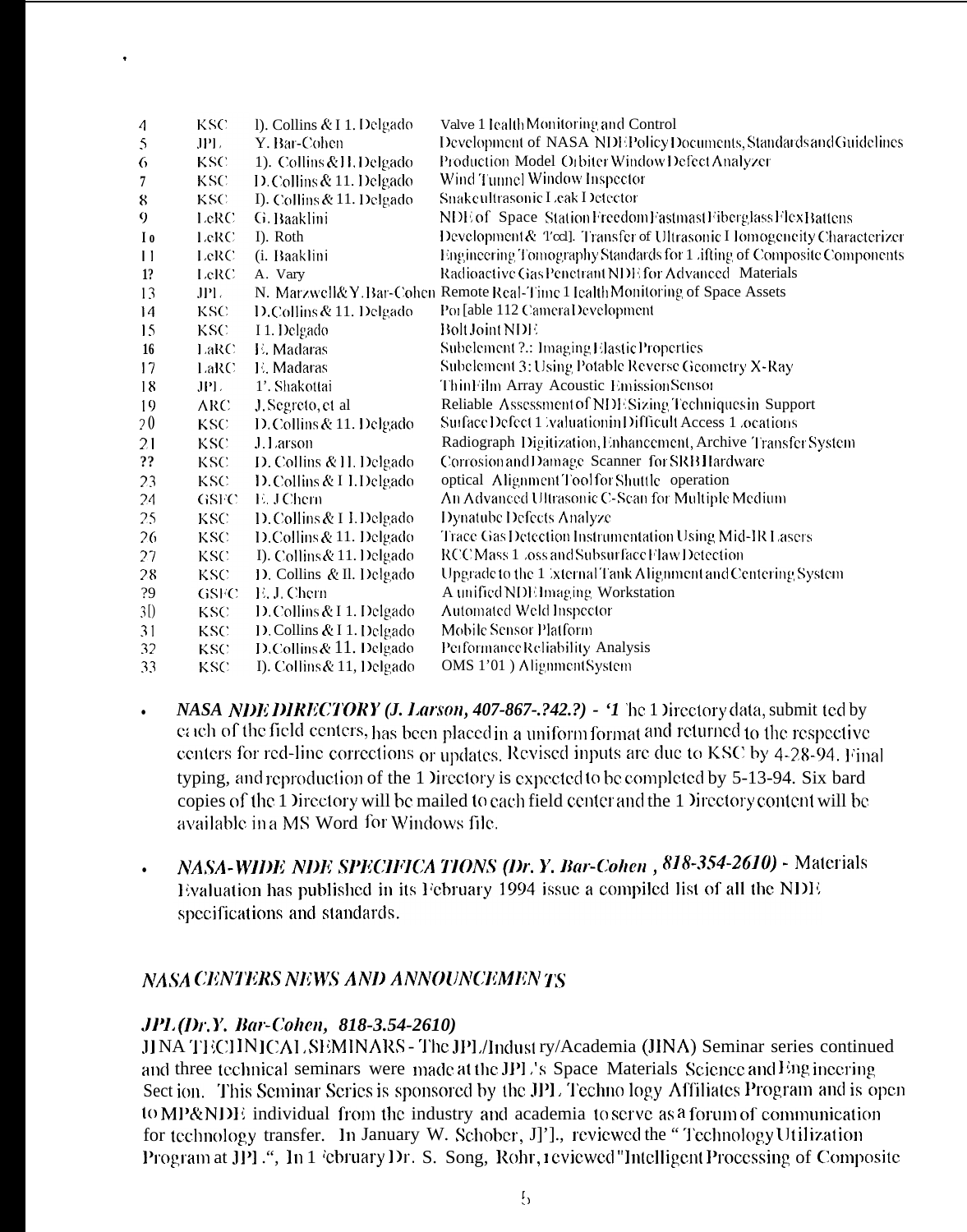Materials in the Acrospace Industry" and in March Dr. A. C. Metaxas, Cambridge, UK, covered "1 dectroheating - An 1 imerging Technology".

NASA M&P STANDARDSMEETING - The 2nd Annual Meeting was held at JSC from April 5 to 6, 1994 and was attended by representatives from all NASA centers, Dol 2, major technical societics and industry. J'], organized this meeting with the help of JSC and the sponsorship of 1 IQ, Code QW.

NASA-WI)] NDENETWORK - J]'], started adapting the electronic network, increasingly known as the "Information Highway", as a form of communication among the NASA NDE and M&P communities. A listing of all the individuals that are currently on the network was formed and will be updated once the NASA NDE Directory is complete. As more individuals obtaining, access to the electronic network it will become the main avenue of communication among the members of the NDE community. For more information please send an E-mail to my address yosi@jpl.nasa.gov.



An X-ray Image stored on a JSC computer that was retrieved by JPL using the electronic network

#### **JSC**

**JSC SR&OA PERSONNEL RECEIVING NEUTRON RADIOGRAPHY TRAINING (M.A.** Prebilsky, 713-483-7134) - JSCSR&QA personnel recently received advanced Neutron Radiography training at Aerotest Operations in San Ramon, CA. This training was in preparation for the ASNT National LevelIII examination for Neutron Radiography (NJ<']"). The training included hands-on experience operating the 250 KWatt Radiography and Research Reactor. At the same time, another SR&QA Technician became a certified Level II Neutron Radiography 1 ilm Interpreter.

JSC personnel routinely examine Neutron Radiographs and X-Radiographs for acceptance of all pyrotechnic devices used in the Orbiters. 1 ach individual device is radiographed before being accepted for u sc. in support of the Pyrotechnic Group, two devices of flight hardware which had been fired during normal usc were examined by our personnel at Aerotest to determine configurate ion changes and, in one instance, the cause of a failure.

ONRAMP TO THE INFORMATION SUPER HIGHWAY - JSC has initiated a mechanism for the exchange of information related to Orbiter NDE and orbiter Corrosion. An anonymous  $FTP$ server has been activated within the engineering directorate which is accessible to 1 NTERNET users around the world. The server may be accessed using any workstation operating system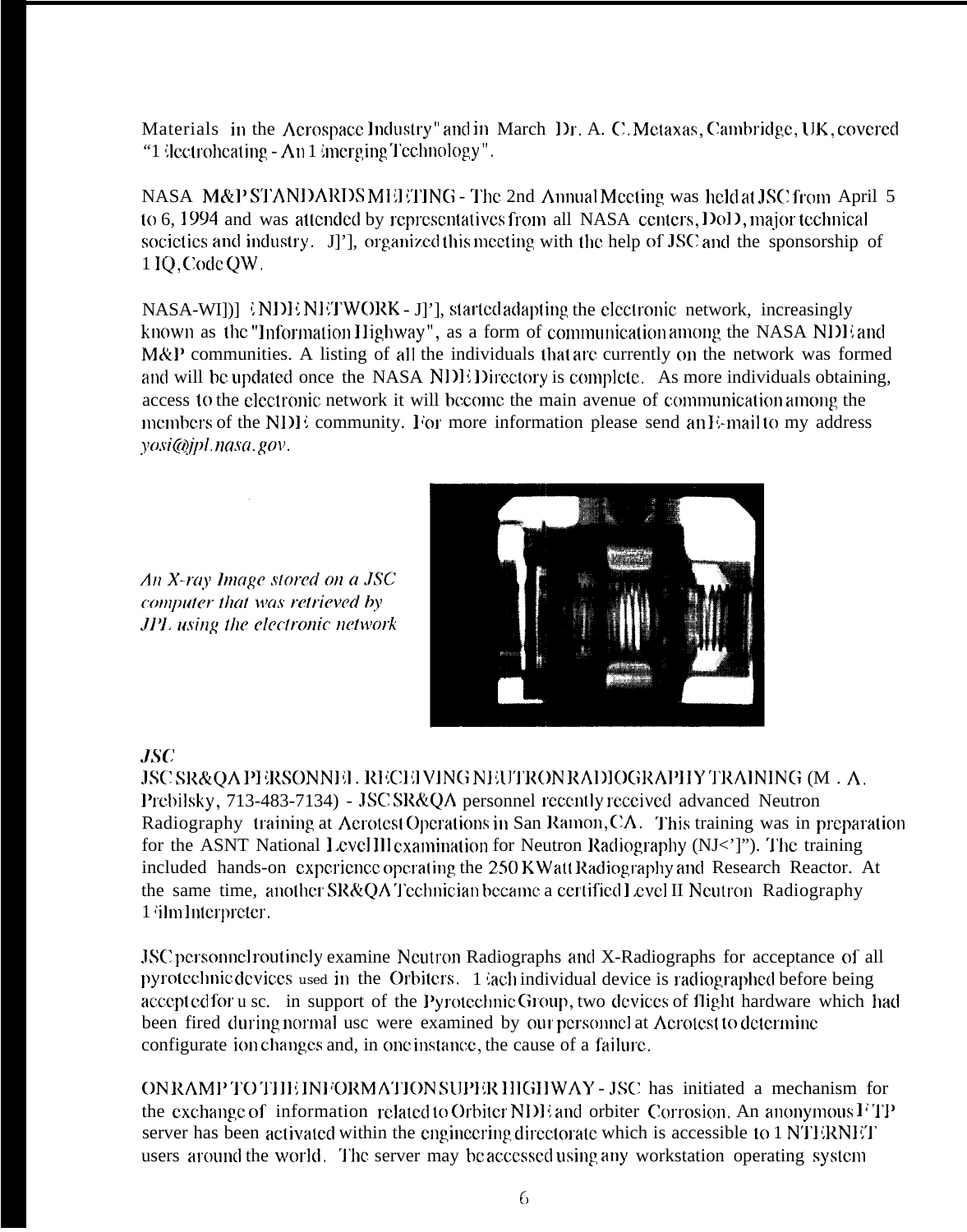(Unix, X, Apple, IBM) by connecting to SAMNET JSC.NASA.GOV (139,169.122,100). The effort started in order to promote the exchange of information among members of the Orbiter Corrosion Control Review Board. Currently, two separate directories are maintained for corrosion and N $]$ ] $[$ , The server was particularly useful during a recent component failure in an orbiter thruster. P hotographs and X-rays (SCC Figure on this page) were place on the server the same (lay the problem surfaced. Several research institutions and equipment manufacturers were invited to download the data and discuss ideas for N IE. With 24 hours individuals across the country were aware of the NDE issue and uploaded back to the server sketches and photos of potential solutions. The next phase of the effort is to transfer this information to the JSC MOSAIC server to improve user accessibility. If you 've never heard of MOSAIC or anonymous 171'1', you 'renotalone. Most NASA site are only now gaining access to the INTERNET. For more information contact your local system manager or contact Charles Salkowski@ '71 3-483-3500 (salkowsk@samnet.jsc.nasa.gov)

1 (VALUATION OF SPECIAL NDE HARDWARE - Representatives from JSC's NDE Laboratory will be in 1 ingland during the month of May to evaluate manufacturers for Special NDT capability. NDT for any critical NASA flight hardware which involves the detection of very small flaws must be evaluated by the appropriate fracture control authority. JSC is responsible for certifying critical NJ YI for Orbiter, Level II Payloads, and Space Station. 1 ivaluations have also been performed in 1 irance and Germany (C. Salkowski).

LIBRARY OFFLAW SAMP [ES - JSC is maintaining a large library of flaw specimens which are available to any NASA center or NASA contractor for evaluation of standard NDT capability (C. Salkowski).

#### KSC (*J. Larson* 407-867-342.3)

KSC PROVIDING TECHNICAL SUPPORT TO THREE OTHER CENTERS - The KSC NDE laboratory provided technical support to LaRC, JSC and MSFC. KSC used the its Computed Tomography (CT) to produce images of tires slices in support of an LaRC studies of tread wear. For WSTF/JSC, the CT technique was used to measure the thickness of fiberglass test coupons of the astronaut suit 1 IUT (hard Upper Torso). Further, the microfocus radiography was used to scan crystal growth experiments for MS] C. Sharing technical capabilities and expertise on a non-interference basis can be beneficial mutually to all NASA centers.

#### LaRC (Dr. 1%. 1. Madaras, 804-864-4670)

OPTICAL FIBER FTIR RÉMOTE DETECTION OF AL UMINUM HYDROXIDE - Optical Fiber 1 fourier Transform Infrared Evanescent Wave Spectroscopy has been used to remotely detect solid aluminum hydroxide  $\Lambda$ l(Ol 1), are found between 3400 cm<sup>-1</sup> and 3600 cm<sup>-1</sup> which is in agreement with reference data. The absorption features of liquid water and aluminum hydroxide have been found to overlap. As the liquid water evaporates, the aluminum hydroxide spectral features become more strongly absorbing and consequently more easily identifiable. Although water in the  $\Lambda$ I(OII)<sub>3</sub> masks some of the peaks in some applications identifying the presence of water would be valuable, as in the lap joints which are protected by sealant. Qualitative detection of aluminum hydroxide using optical fiber 1 TIR evanescent wave spectroscopy is an important step in the development of a technique for the remote detection of aluminum. The results of these experiments were presented at the North American Conference (m Smart Structures and Materials in 1  $\text{`eb. } 1994$  (R. S. Rogowski and J. S. Namkung (W&M)).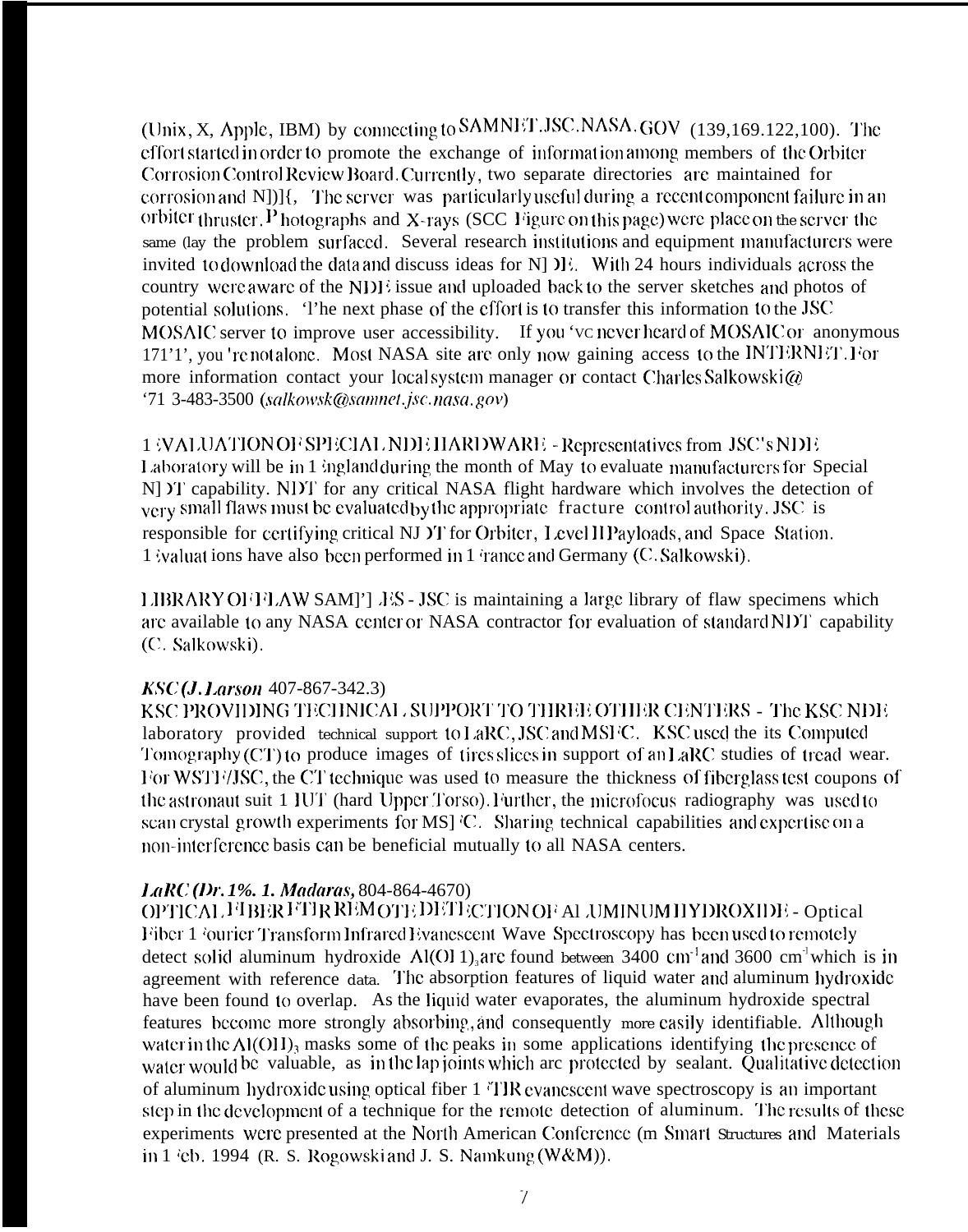'1'111 GRMAL. NDE SYSTEM BEING DEVELOPED FOR ROBINS AIR FORCE BASE - LaRC and Robins Al 'Bare cooperating on the development of a technique for the inspection of boron/cpox y repair patches used on military aircraft. 1  $\alpha$ RC is adapting their thermal bond inspection system to this problem. The thermal bond inspection system was developed under the ag ing aircraft program. Robins Al  $\langle B \rangle$  has acquired the components of a thermal imaging, system and shipped them to  $L<sub>a</sub>RC$ . The components will be assembled and upgraded with  $L<sub>a</sub>RC$ developed analysis software for the inspection f these patches and then returned to Robins  $\rm{AIB}$  $(Dr. E. 1.$  Madaras and K.  $E.$  Cramer).

# *lxi (A, Vary, 216-433 -6019 or Dr. G. Baaklini, 216-4.3.? 6016)*

POD STUDIES CONDUCTED USING NEW TILERMOGRAPHIC SYSTEM - The installation of a state-of-the-art thermographic imaging system has recently been completed. Currently probability of detection (POD) studies for polymer-lnatrix, metal-matrix and ceramic-matrix composites is being conducted. These POD studies will be used to define baseline capability of thermography of various defect types in materials that are being developed for the Enabling l'repulsion Materials ( $EPM$ ) and  $111'1'1$   $MP$  programs.

COLLABORATIVE HITORTS ON NDE O1:111 AT EXCHANGERS - A collaborative effort with Babcock  $&$  Wilcox for NDE of ceramic composite heat exchangers was initiated. An advanced heat exchanger is a critical component of a waste heat recovery system in the exhaust path of an industrial furnace that produces highly corrosive gases. This environment dictates the need for high temperature corrosive-resistant ceramic composite materials. '1'hus far, radiographic studies revealed cracking and fiber architecture anomalies. This interactive  $N$ ])11 work is regarded as essential shortening the design cycle for these exchangers.

'1'1 (CI 1 N()] OGY TRANSI FR '1'0 SONIX CORPORATION - Sonix Corporation is studying an 1 cRC-developed ultrasonic. post-scan interactive data display system (PSIDI)). PSIDI reveals microstructural anomalies when ultrasonic C-Scan findings depicts "good" results. Additionally, 1 .eRC is IIcta-testing new Sonix user-intcrfidce software. These interactions arc advancing ultrasonic characterization of composite materials.

## *MSFC (Dr. S. Russell, 20.5-544-4416)*

S111 IAROGRAPHY AN]) ULTRASONIC 'J'] IST OF COMPOSITE N[)S11 CONE - A nosecone test panel made of graphite/epoxy inner skin with an epoxy-microballoon foam core was examined using shearography and Ultrasonic C-scan. The ultrasonic inspection revealed three linear indications running from the top to the bottom of the panel.  $1'0$  introduce stresses convection heating was used and shearographic images were taken from both sides of the structure. The indications could be detected by access from one or two-sides of the nose cone. Further, defects were detected irrespective of their location through the thickness. Currently, examinations are made to determine the structure of linear indications that were detected in an earlier test.

## *SSC, Dr. W. St. Cyr, 601-688-11.34*

PATENT FOR IMPROVING GAMMA RADIOGRAPHIC TESTS - The NDT Lab at NASA's John C. Stennis Center, operated by Sverdrup Technology, Inc. has developed and patented a collimator for usc with a 200 curie cobalt 60 gamma ray source. The collimator, in conjunction with specially developed screens, significantly reduces the exposure time and exclusion zone